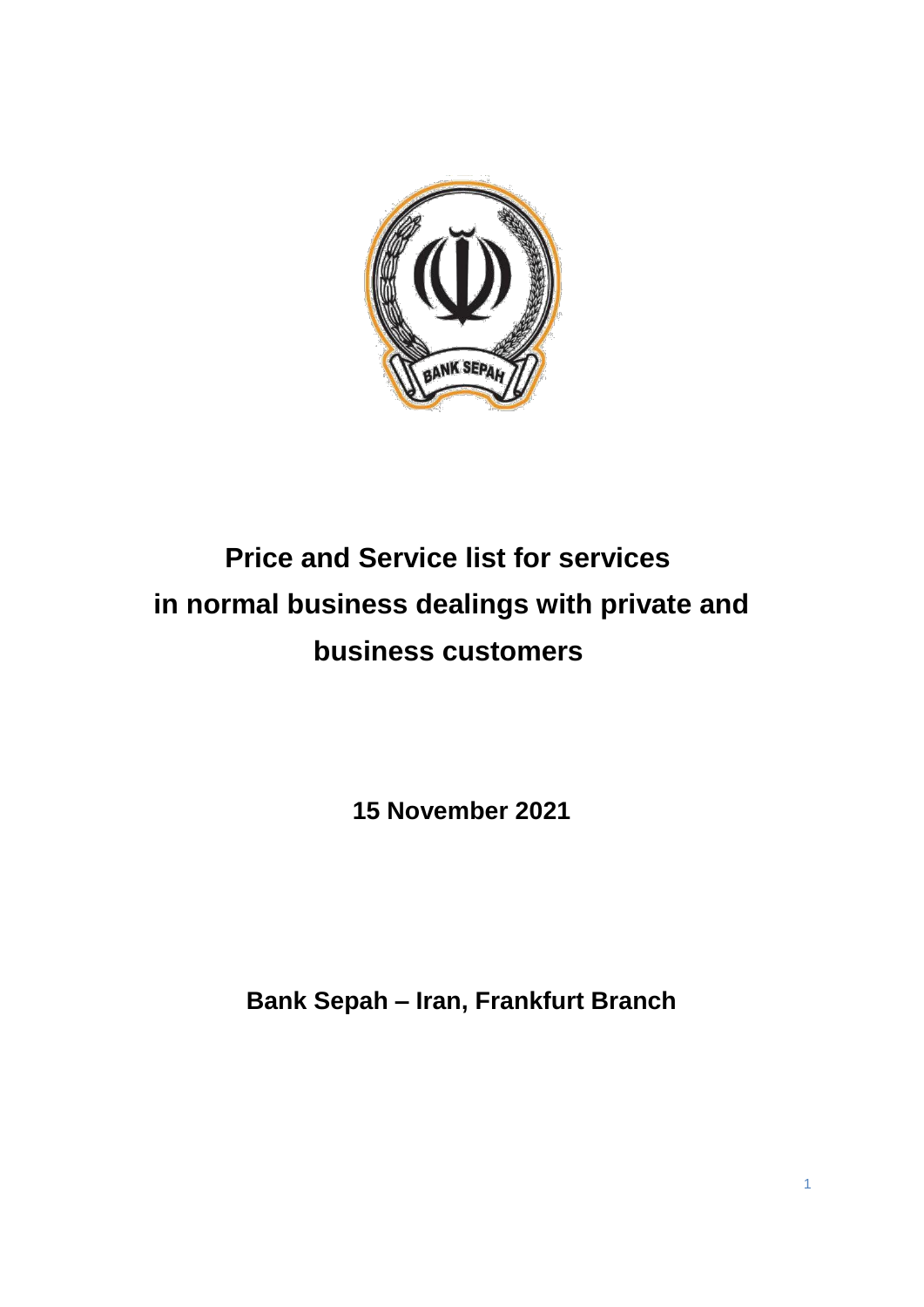# **Price and Service list**

#### **1. General information about the bank**

#### **2. Definition of the bank's business days**

#### **3. General acceptance and execution periods**

3.1. Transfers

#### **4. International Business**

4.1. Exports

4.2. Imports

#### **5. Credit transactions**

5.1. Guarantees

5.2. Loans

#### **6. Giro Transactions**

6.1. Bills of Exchange

6.2. Domestic Payment Transactions

6.3. Business Customers // Payments abroad in Euro (incoming / outgoing payments)

6.4. Conditions banks in EUR

#### **7. Various Services**

7.1. Account Management 7.2. Postage and communication charges

**8. Other Notices**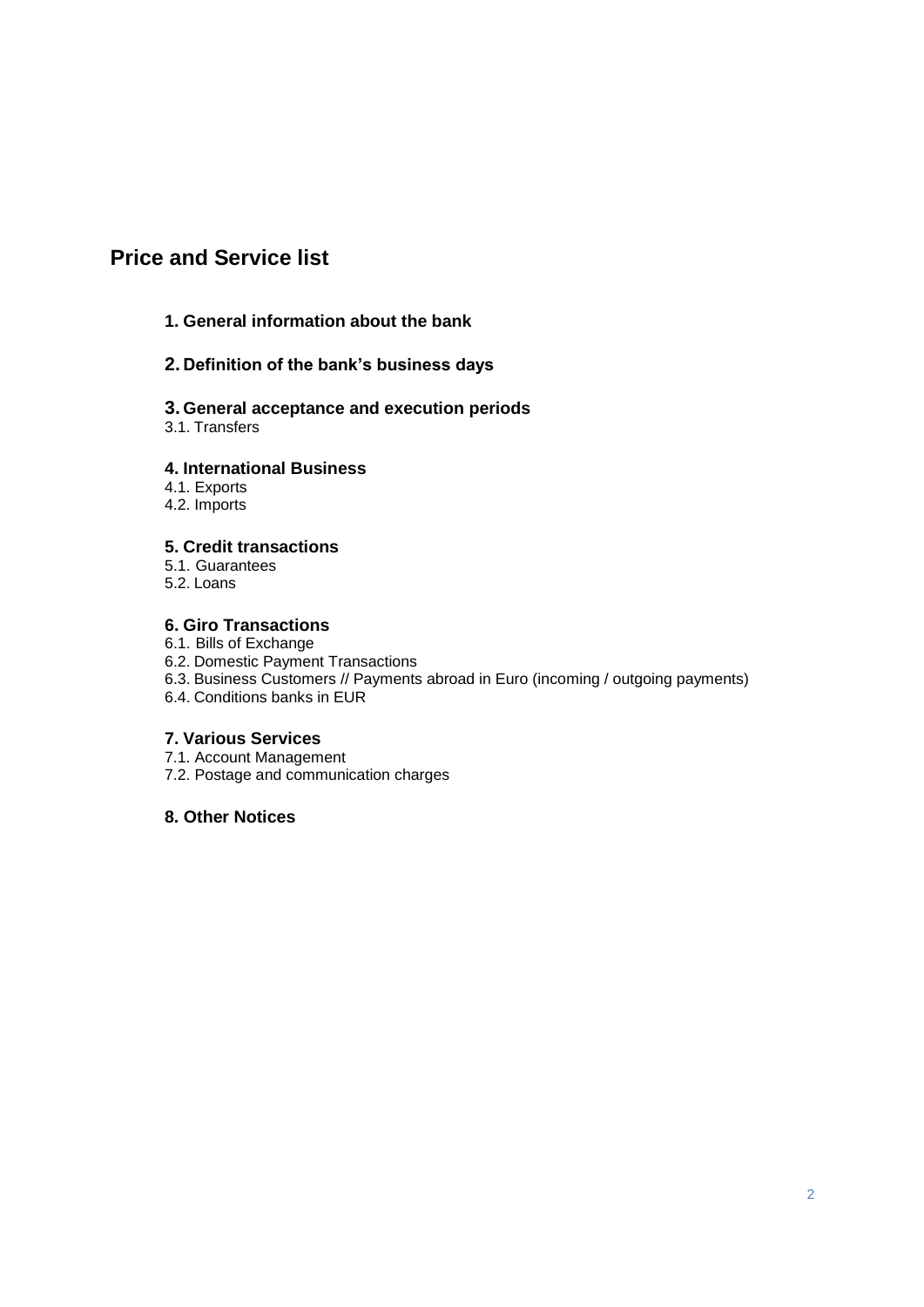#### **1. General Information about the bank**

#### **Name and Address of the bank**

Bank Sepah-Iran, Frankfurt branch, Hafenstrasse 54, 60327 Frankfurt am Main, Germany

#### **Responsible Regulatory Authority**

Federal Financial Supervisory Authority (BaFin), Graurheindorfer Strasse 108, 53117 Bonn

#### **Entry in the Commercial Register**

Local Court Frankfurt am Main HRB 17488

#### **Contract Language**

The governing language for business relationships with the customer is German.

#### **2. Definition of the bank's business days**

A business day is every day on which the payment service providers involved in the execution of a payment transaction are open for business as required for the execution of payment transactions. The bank maintains the required banking operation for the implementation of payment transactions on all work days, with the exception of Saturdays and public holidays.

#### **3. General Acceptance and Execution Periods**

#### **3.1. Transfers**

#### **Acceptance Periods:**

Orders which are presented after the acceptance periods will be processed as soon as possible within the normal business day.

| Transfers within Germany and in other countries in the European Economic Area                                                                                                                                                | 13.00                          |
|------------------------------------------------------------------------------------------------------------------------------------------------------------------------------------------------------------------------------|--------------------------------|
| (EEA) in <b>EURO</b> or in other EEA currencies as well as SEPA transfer orders                                                                                                                                              | on bank business days          |
| Transfers within Germany and in other countries in the European Economic Area<br>(EEA) in currencies of a country outside the EEA (third country currencies) and<br>transfers in countries outside the EEA (third countries) | 13.00<br>on bank business days |

#### **Execution Periods:**

The bank is obliged to ensure that the transfer amount is received by the payee's payment service provider at the latest as follows. (Business days also apply to the actual business days of the recipient bank).

| Transfers within Germany and in other countries of the European Economic Area<br>(EEA) in EURO or in other EEA currencies                                                                                                  | max. 2 business days                               |
|----------------------------------------------------------------------------------------------------------------------------------------------------------------------------------------------------------------------------|----------------------------------------------------|
| <b>SEPA-Transfers</b><br>(Conditions: IBAN and BIC of the payee are given, the payee's bank participates in<br>the SEPA credit transfer scheme)                                                                            | max. 1 business day                                |
| Transfers within Germany and in other countries in the European Economic Area<br>(EEA) in currencies of a country outside the EEA (third country currency) and<br>transfers in countries outside the EEA (third countries) | Transfers will be executed as<br>soon as possible. |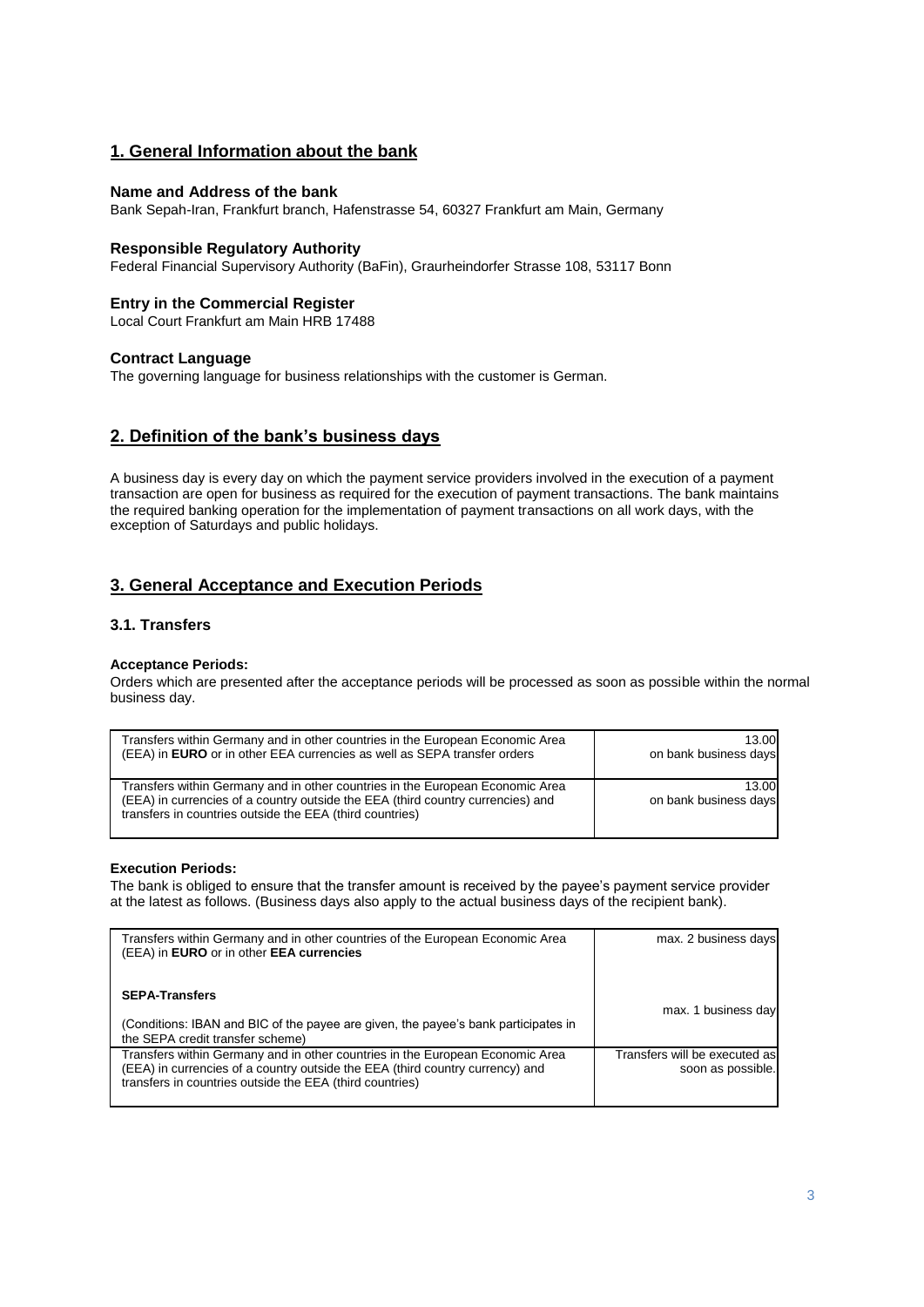## **4. International Business**

#### **4.1. Exports**

#### **4.1.1. Reimbursement payments for foreign banks which have an account with us**

|                                 | <b>EURO</b>                      |
|---------------------------------|----------------------------------|
| Reimbursement fee (per payment) | 0,20 %, min. 150,00 max 1.500.00 |

#### **4.1.2. Export-Collections**

Documents or single collections in EURO or foreign currency against payment or acceptance

|                                                                | <b>EURO</b>                    |
|----------------------------------------------------------------|--------------------------------|
| 4.1.2.1. Documents against payment or acceptance               |                                |
| Collection commission /Settlement commission in each case      | $0.15\%$ min. 85.00            |
| Collection commission (if the beneficiary bears all costs. The | 0,30 % min. 170,00             |
| charge is also due for non-payment of the documents)           |                                |
| 4.1.2.2. Amendment fee to instructions                         | 75,00                          |
| 4.1.2.3. Monitoring commission for deferred maturities         | 75.00                          |
| 4.1.2.4. Delivery of documents without payment                 | 0.30 %, min. 85,00 max. 400,00 |
| 4.1.2.5. Avalize-Commission                                    | 0,30 %, min. 200,00            |

#### **4.1.3. Letters of Credit – Export**

|                                                                                                                | <b>EURO</b>                              |  |  |  |
|----------------------------------------------------------------------------------------------------------------|------------------------------------------|--|--|--|
| 4.1.3.1. Pre- Advising a credit                                                                                | 75,00                                    |  |  |  |
| 4.1.3.2. Advising a credit                                                                                     | 0,10 %, min. 100,00 max. 400,00          |  |  |  |
| 4.1.3.3. Negotiation/Handling Commission<br>-Spitting of commission (each party)                               |                                          |  |  |  |
| Handling commission                                                                                            | 0.15 % min. 100,00                       |  |  |  |
| Negotiation commission                                                                                         | 0,15 % min. 100,00                       |  |  |  |
| - All charges for account of beneficiary                                                                       | 0,30 % min. 200,00                       |  |  |  |
| 4.1.3.4. Amendment to a credit -each                                                                           | 75,00                                    |  |  |  |
| 4.1.3.5. Maturity monitoring for deferred payment credits not confirmed by<br>us (deferred payment commission) | 0,10 %, min.75,00 max. 400,00            |  |  |  |
| 4.1.3.6. Transfer commission:<br>Until L/c expiry date                                                         |                                          |  |  |  |
| For every month extention                                                                                      | 0,20 % min. 100,00<br>0,10 % min. 100,00 |  |  |  |
| 4.1.3.7. Assignment commission                                                                                 | 0,10 %, min. 200,00 max.1.000,00         |  |  |  |
| 4.1.3.8. Discrepancy fee/Collection commission                                                                 | 75,00                                    |  |  |  |
| 4.1.3.9. Pre-check of documents (per document)                                                                 | 75,00                                    |  |  |  |
| 4.1.3.10. Confirmation commission depending on risk and term                                                   | per agreement                            |  |  |  |
| 4.1.3.11. Commitment commission                                                                                | per agreement                            |  |  |  |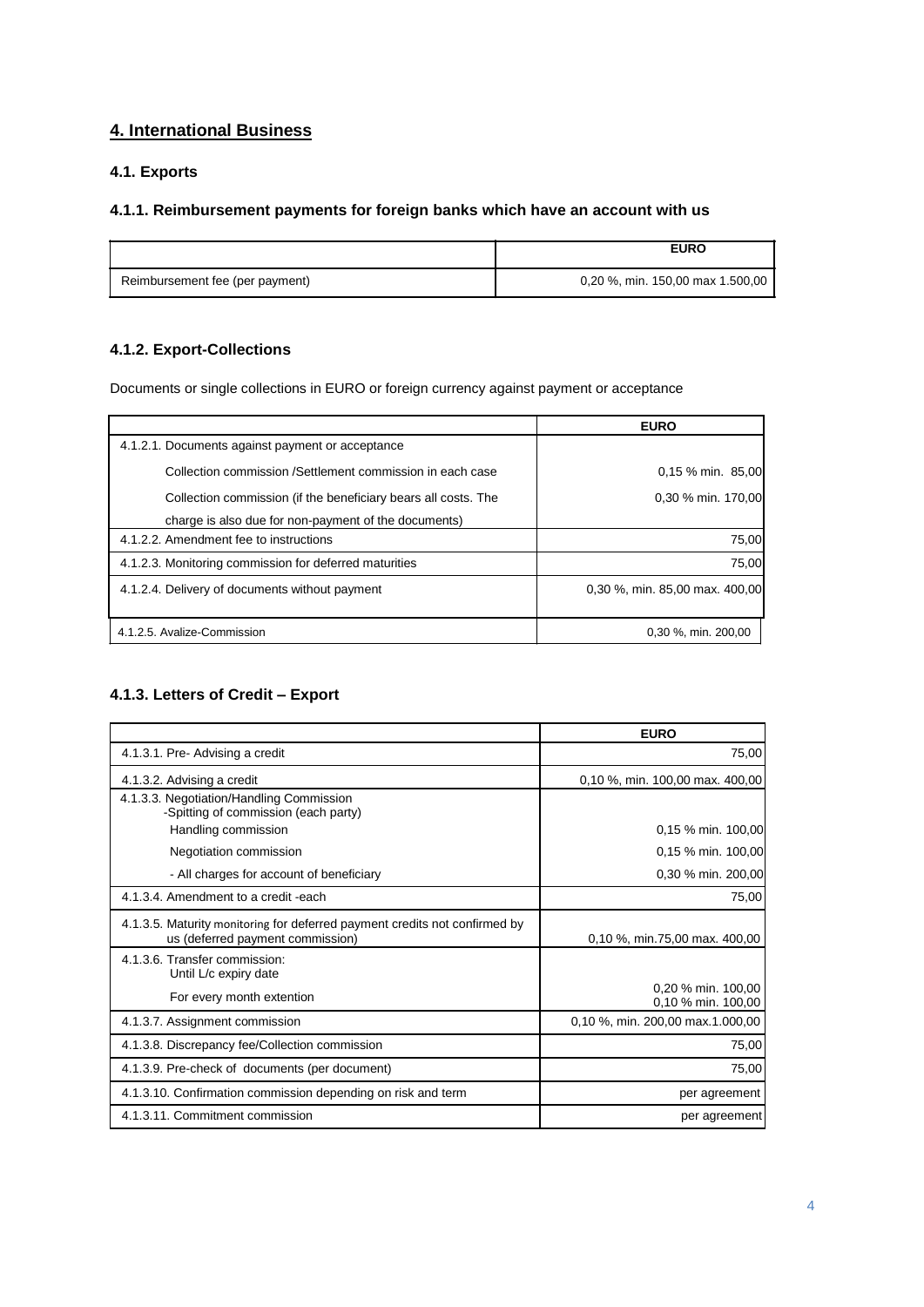#### **4.2. Imports**

## **4.2.1. Import-for collection in Euro or foreign currency**

|                                                                                                                                                                                                                                    | <b>EURO</b>                             |
|------------------------------------------------------------------------------------------------------------------------------------------------------------------------------------------------------------------------------------|-----------------------------------------|
| 4.2.1.1. Documents against payment or acceptance<br>Collection Commission /Settlement Commission in each case<br>Settlement Commission (if the beneficiary bears all costs.). The<br>charge is also due if documents remain unpaid | 0.15 % min. 85,00<br>0.30 % min. 170.00 |
| 4.2.1.2. Amendments to collection instructions                                                                                                                                                                                     | 75,00                                   |
| 4.2.1.3. Monitoring commission for deferred maturities – per month                                                                                                                                                                 | 0,10 %, min. 75,00 max. 400,00          |
| 4.2.1.4. Delivery of documents without payment                                                                                                                                                                                     | 0,30 %, min. 85,00 max. 400,00          |

# **4.2.2. Import Letters of Credit / Back-to-Back Letters of Credit/Transfer**

| Import/Back-to-Back                                                              | <b>EURO</b>                      |  |  |  |
|----------------------------------------------------------------------------------|----------------------------------|--|--|--|
| 4.2.2.1. Pre-Advise                                                              | 75,00                            |  |  |  |
| 4.2.2.2. Issuance of irrevocable letters of credit                               |                                  |  |  |  |
| For first quarter                                                                | 0,30 %, min. 200,00              |  |  |  |
| From the 4th month, monthly                                                      | 0,50 % min 100,00                |  |  |  |
| 4.2.2.3. Amendment commission                                                    | 75.00                            |  |  |  |
| 4.2.2.4. Negotiation/Handling commission<br>-Spitting of commission (each party) |                                  |  |  |  |
| Handling commission                                                              | 0,15 % min. 100,00               |  |  |  |
| Negotiation commission                                                           | 0,15 % min. 100,00               |  |  |  |
| -All charges for account of beneficiary                                          | 0.30 % min. 200,00               |  |  |  |
| 4.2.2.5. Monitoring commission for deferred payment credits -per month-          | 0,15 %, min. 75,00 max. 400,00   |  |  |  |
| 4.2.2.6. Discrepancy fee                                                         | 75,00                            |  |  |  |
| 4.2.2.7. Pre checking of documents (per document)                                | 100,00                           |  |  |  |
| 4.2.2.8. Assignment                                                              | 0.10 % min. 200.00 max. 1.000.00 |  |  |  |

| <b>Transfer</b>                                                                     | <b>EURO</b>                    |
|-------------------------------------------------------------------------------------|--------------------------------|
| 4.2.2.9. Advising commission, only if L/C is advised directly                       | 0,10 % min. 75,00 max. 400,00  |
| 4.2.2.10. Amendment fee                                                             | 75,00                          |
| 4.2.2.11. Negotiation / Handling commission<br>-Spitting of commission (each party) |                                |
| Handling commission                                                                 | 0,15 % min. 100,00             |
| Negotiation commission                                                              | 0,15 % min. 100,00             |
| - All charges for account of beneficiary                                            | 0,30 % min. 200,00             |
| 4.2.2.12. Monitoring commission for deferred payment credits -per month-            | 0,10 %, min. 75,00 max. 400,00 |
| 4.2.2.13. Discrepancy fee (in case of handling on collection basis)                 | 75,00                          |
| 4.2.2.14. Pre-check of documents (per document)                                     | 100,00                         |
| 4.2.2.15. Monitoring "Retention Money" – per month                                  | 0.10 % min 100,00 max. 400,00  |
| 4.2.2.16. Cancellation fee                                                          | 75,00                          |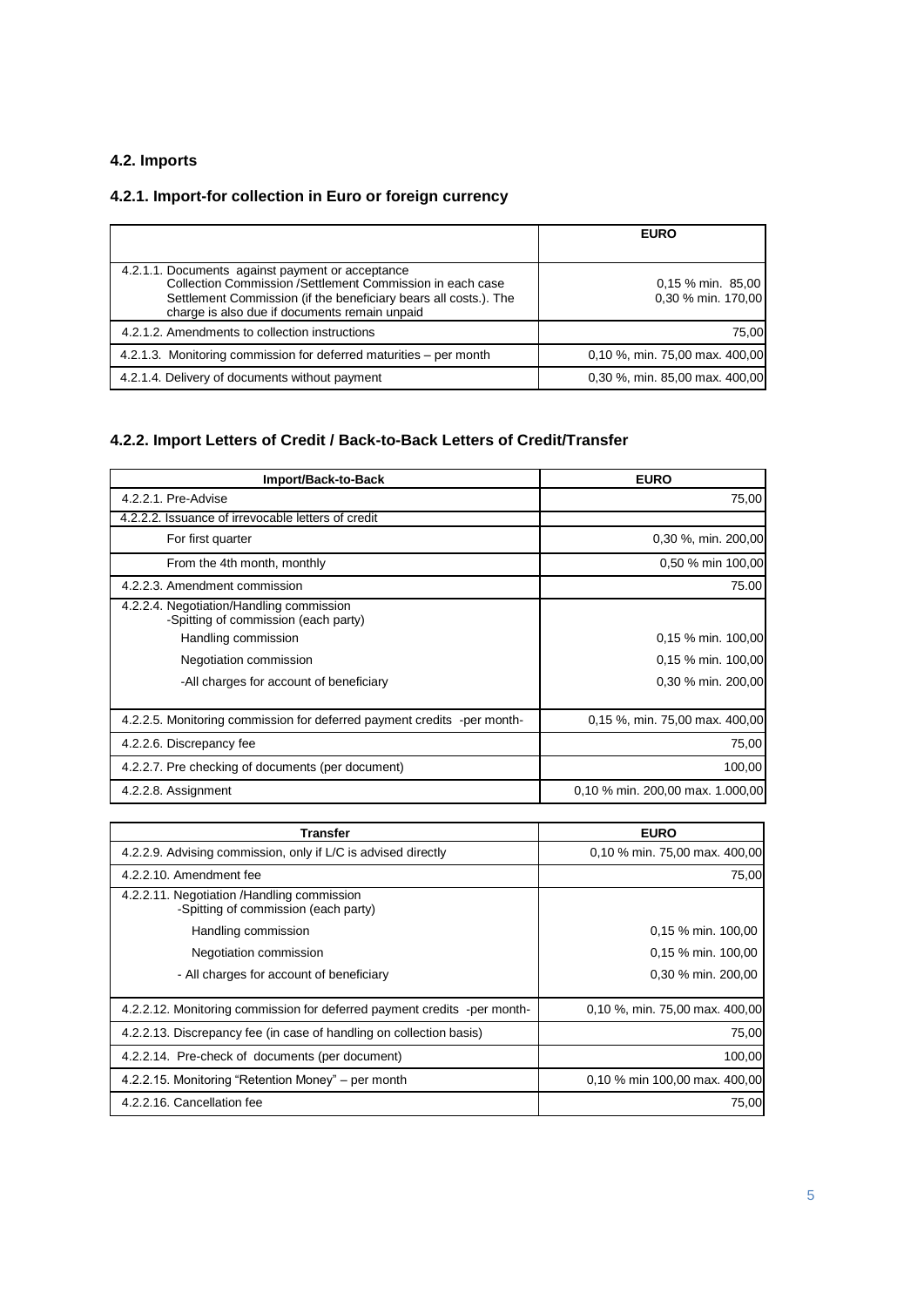# **5. Credit Business**

#### **5.1. Guarantees**

|                                                                                    | <b>EURO</b>                 |
|------------------------------------------------------------------------------------|-----------------------------|
| Guarantee commission                                                               | By arrangement, min. 300,00 |
| For issuance of guarantees-(C-G)<br>--- Advising commission<br>--- Amendment fee   | 150,00<br>100,00            |
| For issuance of guarantees(direct)<br>--- Issuance commission<br>--- Amendment fee | 300,00<br>150,00            |
| SWIFT / Post / Courier charges                                                     | 50,00                       |

#### **5.2. Loans**

Per agreement.

# **6. Giro transactions**

# **6.1. Bills of Exchange**

|                                                                                                                   | <b>EURO</b>                                            |
|-------------------------------------------------------------------------------------------------------------------|--------------------------------------------------------|
| 6.1.1. Redemption of bills of exchange payable with us                                                            |                                                        |
| -The presenting party is our customer (non-bank)                                                                  |                                                        |
| -Collection commission at the expense of the presenting party<br>-Domicile commission at the expense of the payer | 0,10 %, min. 20,00 - max. 100,00<br>0,05 %, min. 50,00 |
| - presenting party is a bank<br>-Domicile commission at the expense of the payer                                  | 0,05 %, min. 50,00                                     |
| 6.1.2. Collection bills of exchange, payable locally                                                              |                                                        |
| -The presenting party is our customer (non-bank)                                                                  | free of charges                                        |
| -Collection commission at the expense of the presenting party                                                     | 0,10 %, min. 20,00 max. 100,00                         |
| 6.1.3. Collection of bills of exchange, payable abroad                                                            |                                                        |
| -The presenting party is our customer (non-bank)                                                                  | free of charges                                        |
| - Collection Commission at the expense of the payer                                                               | 0,15 %, min. 85,00                                     |
| (If the payer does not pay, the presenting party will be charged)                                                 |                                                        |
| 6.1.4. Protests of bills of exchange (presenting party is our customer or a bank)                                 |                                                        |
| - Commission at the expense of the presenting party                                                               | 0,33 %, min. 40,00                                     |
| 6.1.5. Return of bills of exchange (per bill)                                                                     |                                                        |
| -The presenting party is a bank                                                                                   | flat rate 12,50                                        |
| -The presenting party is our customer                                                                             | 0,15 %, min. 40,00                                     |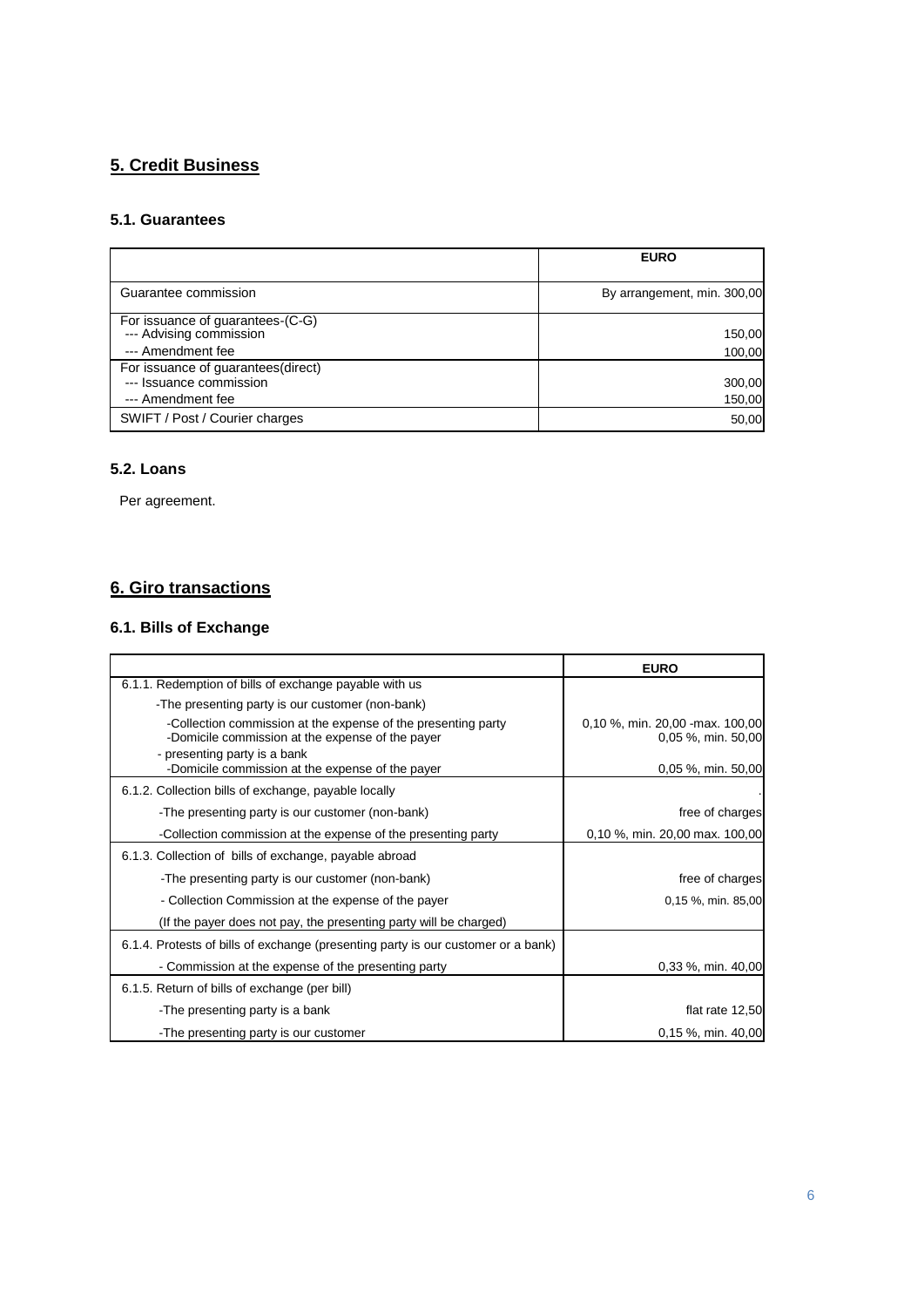# **6.2. SEPA-Payment Transactions**

|                                                | <b>EURO</b> |
|------------------------------------------------|-------------|
| 6.2.1. Costs for SEPA Credit transfers in Euro |             |
| (End of the acceptance period: 13.00)          | free        |
| 6.2.2. express transfers                       | 10,00       |
|                                                |             |

# **6.3. Business Customers / Payments abroad in Euro (incoming / outgoing payments)**

| Customers payments TARGET2                                                                                               |                                                                                                         | <b>EURO</b>                                                                |                                                                                 |                                                                                             |       |
|--------------------------------------------------------------------------------------------------------------------------|---------------------------------------------------------------------------------------------------------|----------------------------------------------------------------------------|---------------------------------------------------------------------------------|---------------------------------------------------------------------------------------------|-------|
| 6.3.1. Payments to non-banks EU TARGRT2                                                                                  |                                                                                                         |                                                                            |                                                                                 |                                                                                             |       |
| from<br>0.01<br>501,00<br>50.001,00<br>100.001,00<br>500.001,00<br>1.000.001,00<br>10.000.001.00<br>50.000.001,00        | to<br>500,99<br>50.000,99<br>100.000,99<br>500.000,99<br>1.000.000,99<br>10.000.000,99<br>50.000.000,99 | Rate<br>0,400%<br>0.300%<br>0.300%<br>0,250%<br>0,125%<br>0.025%<br>0.020% | Min<br>20,00<br>150,00<br>300,00<br>750,00<br>1.250,00<br>2.500,00<br>10.000.00 | Max<br>20,00<br>150,00<br>300,00<br>750,00<br>1.250,00<br>2.500,00<br>9.500,00<br>15.000,00 | flat  |
| 6.3.2. Payments to non-banks in other countries (End of the acceptance period : 13.00)                                   |                                                                                                         |                                                                            |                                                                                 |                                                                                             |       |
| from<br>0,01<br>501,00<br>50.001,00<br>100.001.00<br>500.001,00<br>1.000.001,00<br>10.000.001,00<br>50.000.001.00        | to<br>500,99<br>50.000.99<br>100.000,99<br>500.000,99<br>1.000.000,99<br>10.000.000,99<br>50.000.000,99 | Rate<br>0,400%<br>0,300%<br>0,300%<br>0,250%<br>0.125%<br>0.025%<br>0.020% | Min<br>20,00<br>150,00<br>300.00<br>750,00<br>1.250,00<br>2.500,00<br>10.000,00 | Max<br>20,00<br>150.00<br>300,00<br>750,00<br>1.250,00<br>2.500,00<br>9.500,00<br>15.000,00 | flat  |
| 6.3.3. Amendments caused by ordering party                                                                               |                                                                                                         |                                                                            |                                                                                 |                                                                                             | 30,00 |
| 6.3.4. Investigations<br>Caused by customer<br>After more than 6 months upon booking entry<br>6.3.5. Stop Payment charge |                                                                                                         | per item 30,00<br>per item 60,00<br>50,00                                  |                                                                                 |                                                                                             |       |
| 6.3.6. SWIFT-charges per transaction                                                                                     |                                                                                                         | 12,00                                                                      |                                                                                 |                                                                                             |       |
| 6.3.7. Incoming payments in favour of customers                                                                          |                                                                                                         | 0,15% min. 20,00 max. 250,00                                               |                                                                                 |                                                                                             |       |
| 6.3.8. Third party bank charges will be added as well                                                                    |                                                                                                         | Depend on the corresponding bank charges                                   |                                                                                 |                                                                                             |       |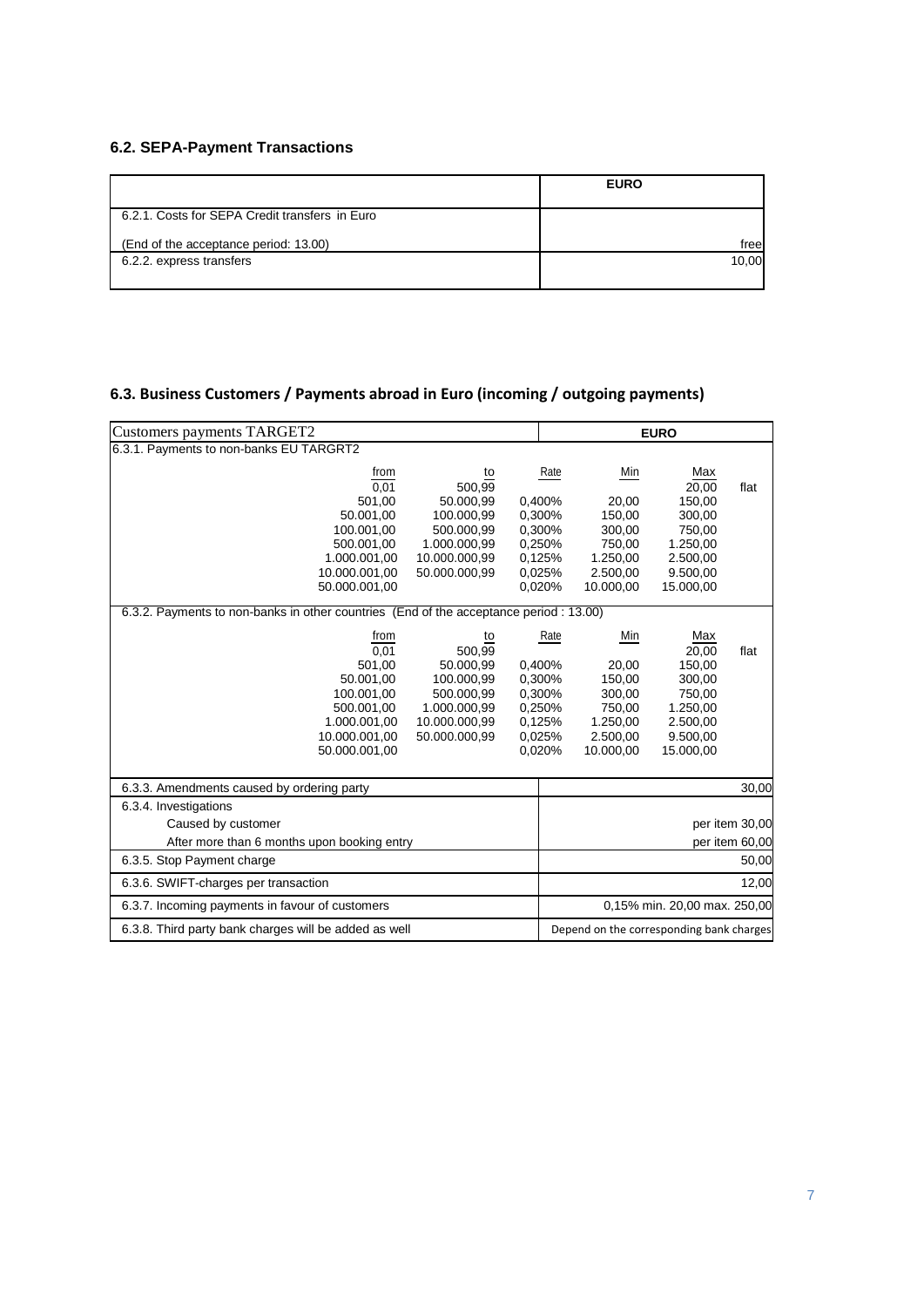# **7. Various Services**

## **7.1. Account Management**

|                                                                                   | <b>EURO</b>     |
|-----------------------------------------------------------------------------------|-----------------|
| 7.1.1. fee for account opening                                                    | 150,00          |
| Opening account for an "in establishing phase company" fee                        | 500,00          |
| 7.1.2. Statements - Postage and Dispatch Expenses                                 |                 |
| - Domestic and other European countries                                           | 1,50            |
| - Outside Europe                                                                  | 2,50            |
| - Per E-Mail                                                                      | 5,000           |
| 7.1.3. account maintenance charges                                                |                 |
| - per quarter                                                                     | 15,00 flat rate |
| -per entry posting                                                                | 0,25            |
| 7.1.4. Value Date                                                                 |                 |
| -Credit transfers                                                                 | On the same day |
| 7.1.5. Other                                                                      |                 |
| -Copies/account statement                                                         | 3,00 each       |
| -Copy of tax certificate (ZAST)                                                   | 5,00 each       |
| -Balance confirmation outside the normal statement period                         | 150,00          |
| -Processing of claims relating to account management                              | 30,00 per entry |
| deposits are subject to negative interest rate at the respective point<br>in time |                 |

# **7.2. Postage and Communication Charges**

|                                                           | <b>EURO</b> |
|-----------------------------------------------------------|-------------|
| 7.2.1. Postage /Courier costs                             | at cost     |
| 7.2.2. Telefax, per page:                                 | at cost     |
| 7.2.3. SWIFT costs (per item)                             | at cost     |
| 7.2.4. Telephone costs (in the interests of the customer) | at cost     |
| 7.2.5. Photocopies, per page                              | 0,50        |